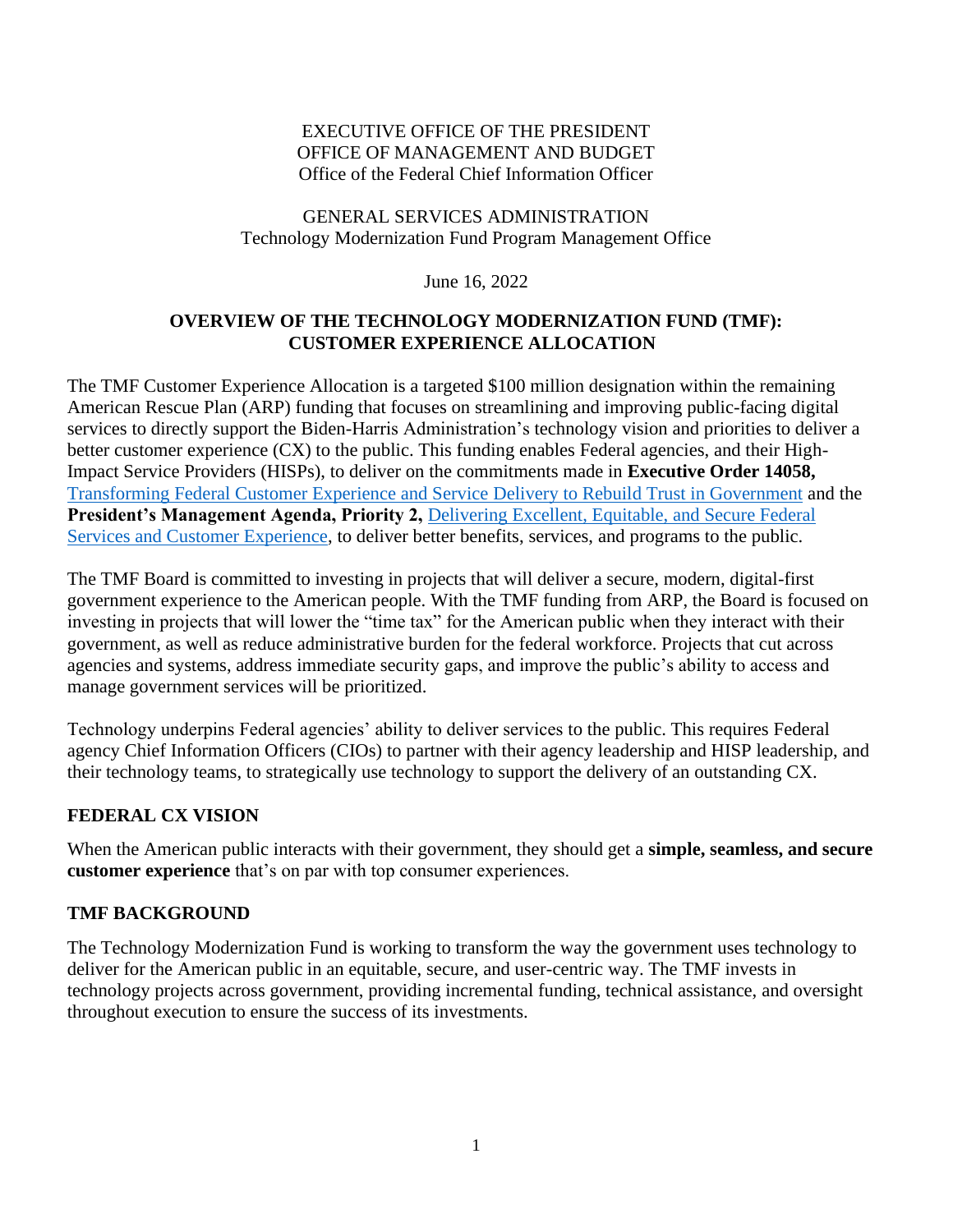# **TMF CX ALLOCATION FRAMEWORK**

### **Who should apply under the customer experience guidelines?**

Any Federal agency that provides public-facing information, benefits, services, and programs. This includes HISPs [\(of which there are currently 35\)](https://www.performance.gov/cx/assets/files/HISP-listing-2021.pdf), as well as agencies that support delivery of benefits, services, and programs to the public (e.g., CFPB online tools for consumer issues).

### **What can they apply for?**

All projects must be grounded in **existing** customer research, data analysis, and/or customer-driven business needs, to solve identified pain points or delivery impediments. For projects that need early-phase generative research and design, agencies will need to include a research plan as part of their proposal.

Potential projects could include any of the project components below:

**1. Specific customer experience improvements.** Projects should improve the public's experience with one or more government process(es), using any of the following components:

| User-facing digital products and services ("Front                                                                                                                                                                                                                                                                  | Business-facing digital products, services, and                                                                                                                                                                                                                                                                                                                                                                                                                                                         |
|--------------------------------------------------------------------------------------------------------------------------------------------------------------------------------------------------------------------------------------------------------------------------------------------------------------------|---------------------------------------------------------------------------------------------------------------------------------------------------------------------------------------------------------------------------------------------------------------------------------------------------------------------------------------------------------------------------------------------------------------------------------------------------------------------------------------------------------|
| Stage")                                                                                                                                                                                                                                                                                                            | systems ("Back Stage")                                                                                                                                                                                                                                                                                                                                                                                                                                                                                  |
| • Website content, eligibility tools,<br>appointment schedulers, and facility<br>locators.<br>• Digital forms, signatures, document<br>uploads, and payments.<br>Case status tracking and other service<br>$\bullet$<br>management tools.<br>Customer support, how-to guides, and<br>$\bullet$<br>knowledge bases. | Content management systems (CMS), to<br>power content publishing.<br>• Customer relationship management systems<br>(CRM), to power notifications, case<br>management, etc.<br>• Platforms and technology stacks that host<br>and power digital products and services.<br>• Data, API, and microservices platforms and<br>programs that power digital products and<br>services.<br>Legacy data warehouses that need to be<br>converted to a more modern structure to<br>build and deliver data products. |

### **2. Improving the customer support and field office experience.**

- a. Call center and customer support modernization.
	- i. Call center cloud migration.
	- ii. Call center case management, CRM, or other ticketing system for customer support issues.
	- iii. Interactive voice response (IVR) system, with customer call back and queuing.
	- iv. Self-service digital support tools, like AI-powered chatbots.
	- v. Integration between CRM and other systems that provide critical information while handling a customer support issue.
	- vi. Connection of CRM to phone/telephony systems.
- b. Technologies and systems that support in-person CX during a visit to a field office, like selfservice check-in or payment terminals.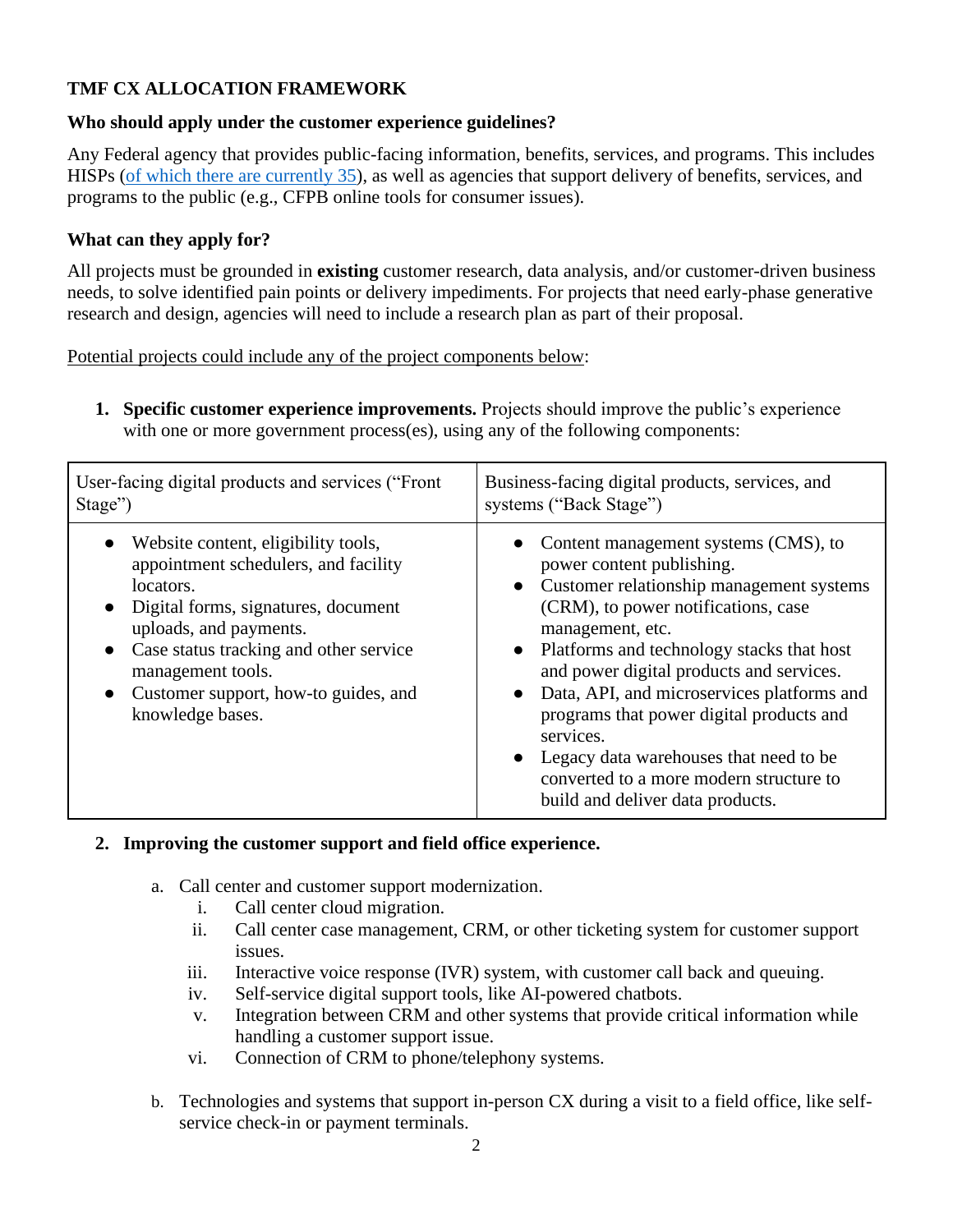### In addition to the [TMF Criteria,](https://tmf.cio.gov/criteria/) there are four project areas for priority implementation:

- 1. **Design and delivery of [cross-agency life experiences](https://www.performance.gov/cx/projects/)**, as sponsored by the President's Management Council.
- 2. **Improvement of one or two HISP services**, as [designated for priority improvement](https://www.performance.gov/cx/) through the annual OMB Circular A-11, Section 280 process.
- 3. **Design and delivery of self-service digital tools and services** that directly decrease customer call center volume.
- 4. **Technology projects that reduce public and administrative burden**, as outlined in **OMB M-22-10,** [Improving Access to Public Benefits Programs Through the Paperwork Reduction](https://www.whitehouse.gov/wp-content/uploads/2022/04/M-22-10.pdf)  [Act,](https://www.whitehouse.gov/wp-content/uploads/2022/04/M-22-10.pdf) or technology projects that advance [agencies' equity action plans,](https://www.performance.gov/equity/#action-plans) as outlined in **Executive Order 13985,** [Advancing Racial Equity and Support for Underserved Communities Through the](https://www.whitehouse.gov/briefing-room/presidential-actions/2021/01/20/executive-order-advancing-racial-equity-and-support-for-underserved-communities-through-the-federal-government/)  [Federal Government.](https://www.whitehouse.gov/briefing-room/presidential-actions/2021/01/20/executive-order-advancing-racial-equity-and-support-for-underserved-communities-through-the-federal-government/)

## **What outcomes should the projects produce?**

## Project-Level Outcomes:

Projects should focus on the strategic use of technology to improve customer experience, which includes reducing burden on both the public and agencies, and making improvements to non-digital channels like customer call centers. We expect exceptional proposals that outline specific metrics and measurable goals they aim to achieve.

## HISP Portfolio-Level Objectives:

Projects from HISPs should also meet the priority-level success metrics [outlined in PMA Priority 2:](https://www.performance.gov/pma/cx/)

- 1. Increasing experience quality to be on par with the best consumer experiences, or other appropriate comparison.
	- a. Target: Move from last into top 10 on Forrester industry ranking.
- 2. Reducing burden for government's customers.
	- a. Measurement: Focus on designated HISP services (near term).
	- b. Measurement: Focus on designated cross-agency life experiences (long term).
- 3. Improving trust in Government
	- a. Target: Achieve 75 percent or higher post-transaction trust in HISPs.

# **What repayment level is expected?**

All proposal requests must indicate expected Return on Investment (ROI), including any direct cost savings over at least a 5-year period, to the best of an agency's ability. If requesting repayment flexibility (i.e., less than 100% repayment), an agency must show either:

- Less than 100% direct cost savings over a 5-year period, and/or
- Justification for some or all of the direct cost savings to go toward reduced user fees, further CX enhancements, or additional deployment and/or growth of shared services. Agencies are expected to use this runway to budget for the sustained reimbursement of these shared services once TMF funds are fully exhausted.

For additional repayment guidance, see [https://tmf.cio.gov/arp/.](https://tmf.cio.gov/arp/)